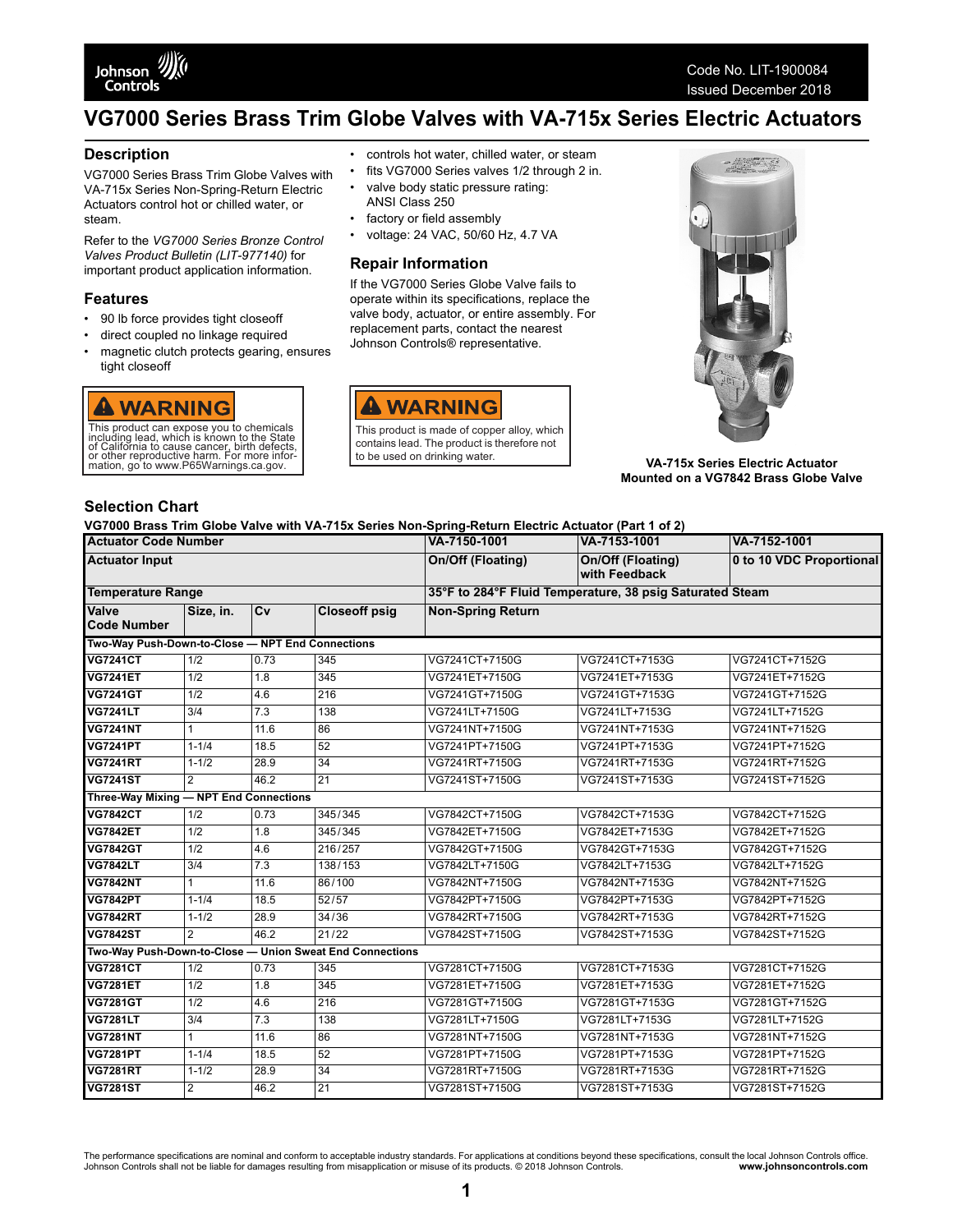### *VG7000 Series Brass Trim Globe Valves with VA-715x Series Electric Actuators*

| (Part 2 of 2) Versey Monte Willem Brander (Part 2 of 2) Versey Mon-Spring-Return Electric Actuator (Part 2 of<br><b>Actuator Code Number</b> |                  |             |                                                                  | VA-7150-1001                                             | VA-7153-1001                       | VA-7152-1001                     |
|----------------------------------------------------------------------------------------------------------------------------------------------|------------------|-------------|------------------------------------------------------------------|----------------------------------------------------------|------------------------------------|----------------------------------|
| <b>Actuator Input</b><br><b>Temperature Range</b>                                                                                            |                  |             |                                                                  | On/Off (Floating)                                        | On/Off (Floating)<br>with Feedback | 0 to 10 VDC Proportional         |
|                                                                                                                                              |                  |             |                                                                  | 35°F to 284°F Fluid Temperature, 38 psig Saturated Steam |                                    |                                  |
| Valve<br><b>Code Number</b>                                                                                                                  | Size, in.        | Cv          | <b>Closeoff psig</b>                                             | <b>Non-Spring Return</b>                                 |                                    |                                  |
| Three-Way Mixing - Union Sweat End Connections                                                                                               |                  |             |                                                                  |                                                          |                                    |                                  |
| <b>VG7882CT</b>                                                                                                                              | 1/2              | 0.73        | 345/345                                                          | VG7882CT+7150G                                           | VG7882CT+7153G                     | VG7882CT+7152G                   |
| <b>VG7882ET</b>                                                                                                                              | 1/2              | 1.8         | 345/345                                                          | VG7882ET+7150G                                           | VG7882ET+7153G                     | VG7882ET+7152G                   |
| <b>VG7882GT</b>                                                                                                                              | 1/2              | 4.6         | 216/257                                                          | VG7882GT+7150G                                           | VG7882GT+7153G                     | VG7882GT+7152G                   |
| <b>VG7882LT</b>                                                                                                                              | 3/4              | 7.3         | 138/153                                                          | VG7882LT+7150G                                           | VG7882LT+7153G                     | VG7882LT+7152G                   |
| <b>VG7882NT</b>                                                                                                                              | $\mathbf{1}$     | 11.6        | 86/100                                                           | VG7882NT+7150G                                           | VG7882NT+7153G                     | VG7882NT+7152G                   |
| <b>VG7882PT</b>                                                                                                                              | $1 - 1/4$        | 18.5        | 52/57                                                            | VG7882PT+7150G                                           | VG7882PT+7153G                     | VG7882PT+7152G                   |
| <b>VG7882RT</b>                                                                                                                              | $1 - 1/2$        | 28.9        | 34/36                                                            | VG7882RT+7150G                                           | VG7882RT+7153G                     | VG7882RT+7152G                   |
| <b>VG7882ST</b>                                                                                                                              | $\overline{2}$   | 46.2        | 21/22                                                            | VG7882ST+7150G                                           | VG7882ST+7153G                     | VG7882ST+7152G                   |
|                                                                                                                                              |                  |             | Two-Way Push-Down-to-Close - 3/8 in. Union Sweat End Connections |                                                          |                                    |                                  |
| <b>VG7271CT</b>                                                                                                                              | 1/2              | 0.73        | 345                                                              | VG7271CT+7150G                                           | VG7271CT+7153G                     | VG7271CT+7152G                   |
| <b>VG7271ET</b>                                                                                                                              | 1/2              | 1.8         | 345                                                              | VG7271ET+7150G                                           | VG7271ET+7153G                     | VG7271ET+7152G                   |
| <b>VG7271GT</b>                                                                                                                              | $\overline{1/2}$ | 4.6         | 216                                                              | VG7271GT+7150G                                           | VG7271GT+7153G                     | VG7271GT+7152G                   |
| Three-Way Mixing - 3/8 in. Union Sweat End Connections                                                                                       |                  |             |                                                                  |                                                          |                                    |                                  |
| <b>VG7872CT</b>                                                                                                                              | 1/2              | 0.73        | 345/345                                                          | VG7872CT+7150G                                           | VG7872CT+7153G                     | VG7872CT+7152G                   |
| <b>VG7872ET</b>                                                                                                                              | 1/2              | 1.8         | 345/345                                                          | VG7872ET+7150G                                           | VG7872ET+7153G                     | VG7872ET+7152G                   |
| <b>VG7872GT</b>                                                                                                                              | 1/2              | 4.6         | 216/257                                                          | VG7872GT+7150G                                           | VG7872GT+7153G                     | VG7872GT+7152G                   |
|                                                                                                                                              |                  |             | Two-Way Push-Down-to-Close - 3/4 in. Union Sweat End Connections |                                                          |                                    |                                  |
| <b>VG7291CT</b><br><b>VG7291ET</b>                                                                                                           | 1/2<br>1/2       | 0.73<br>1.8 | 345<br>345                                                       | VG7291CT+7150G<br>VG7291ET+7150G                         | VG7291CT+7153G<br>VG7291ET+7153G   | VG7291CT+7152G<br>VG7291ET+7152G |
| <b>VG7291GT</b>                                                                                                                              | 1/2              | 4.6         | 216                                                              | VG7291GT+7150G                                           | VG7291GT+7153G                     | VG7291GT+7152G                   |
| Three-Way Mixing - 3/4 in. Union Sweat End Connections                                                                                       |                  |             |                                                                  |                                                          |                                    |                                  |
| <b>VG7892CT</b>                                                                                                                              | 1/2              | 0.73        | 345/345                                                          | VG7892CT+7150G                                           | VG7892CT+7153G                     | VG7892CT+7152G                   |
| <b>VG7892ET</b>                                                                                                                              | 1/2              | 1.8         | 345/345                                                          | VG7892ET+7150G                                           | VG7892ET+7153G                     | VG7892ET+7152G                   |
| <b>VG7892GT</b>                                                                                                                              | $\overline{1/2}$ | 4.6         | 216/257                                                          | VG7892GT+7150G                                           | VG7892GT+7153G                     | VG7892GT+7152G                   |
|                                                                                                                                              |                  |             | Two-Way Push-Down-to-Close - Union Globe End Connections         |                                                          |                                    |                                  |
| <b>VG7251CT</b>                                                                                                                              | 1/2              | 0.73        | 345                                                              | VG7251CT+7150G                                           | VG7251CT+7153G                     | VG7251CT+7152G                   |
| <b>VG7251ET</b>                                                                                                                              | 1/2              | 1.8         | 345                                                              | VG7251ET+7150G                                           | VG7251ET+7153G                     | VG7251ET+7152G                   |
| <b>VG7251GT</b>                                                                                                                              | 1/2              | 4.6         | 216                                                              | VG7251GT+7150G                                           | VG7251GT+7153G                     | VG7251GT+7152G                   |
| <b>VG7251LT</b>                                                                                                                              | 3/4              | 7.3         | 138                                                              | VG7251LT+7150G                                           | VG7251LT+7153G                     | VG7251LT+7152G                   |
| <b>VG7251NT</b>                                                                                                                              | 1                | 11.6        | 86                                                               | VG7251NT+7150G                                           | VG7251NT+7153G                     | VG7251NT+7152G                   |
| <b>VG7251PT</b>                                                                                                                              | $1 - 1/4$        | 18.5        | 52                                                               | VG7251PT+7150G                                           | VG7251PT+7153G                     | VG7251PT+7152G                   |
| <b>VG7251RT</b>                                                                                                                              | $1 - 1/2$        | 28.9        | 34                                                               | VG7251RT+7150G                                           | VG7251RT+7153G                     | VG7251RT+7152G                   |
|                                                                                                                                              |                  |             | Two-Way Push-Down-to-Close - Union Angle End Connections         |                                                          |                                    |                                  |
| <b>VG7551CT</b>                                                                                                                              | 1/2              | 0.73        | 345                                                              | VG7551CT+7150G                                           | VG7551CT+7153G                     | VG7551CT+7152G                   |
| <b>VG7551ET</b>                                                                                                                              | 1/2              | 1.8         | 345                                                              | VG7551ET+7150G                                           | VG7551ET+7153G                     | VG7551ET+7152G                   |
| <b>VG7551GT</b>                                                                                                                              | 1/2              | 4.6         | 216                                                              | VG7551GT+7150G                                           | VG7551GT+7153G                     | VG7551GT+7152G                   |
| <b>VG7551LT</b>                                                                                                                              | 3/4              | 7.3         | 138                                                              | VG7551LT+7150G                                           | VG7551LT+7153G                     | VG7551LT+7152G                   |
| <b>VG7551NT</b>                                                                                                                              | $\mathbf{1}$     | 11.6        | 86                                                               | VG7551NT+7150G                                           | VG7551NT+7153G                     | VG7551NT+7152G                   |
| <b>VG7551PT</b>                                                                                                                              | $1 - 1/4$        | 18.5        | 52                                                               | VG7551PT+7150G                                           | VG7551PT+7153G                     | VG7551PT+7152G                   |
| <b>VG7551RT</b>                                                                                                                              | $1 - 1/2$        | 28.9        | 34                                                               | VG7551RT+7150G                                           | VG7551RT+7153G                     | VG7551RT+7152G                   |

**VG7000 Brass Trim Globe Valve with VA-715x Series Non-Spring-Return Electric Actuator (Part 2 of 2)**